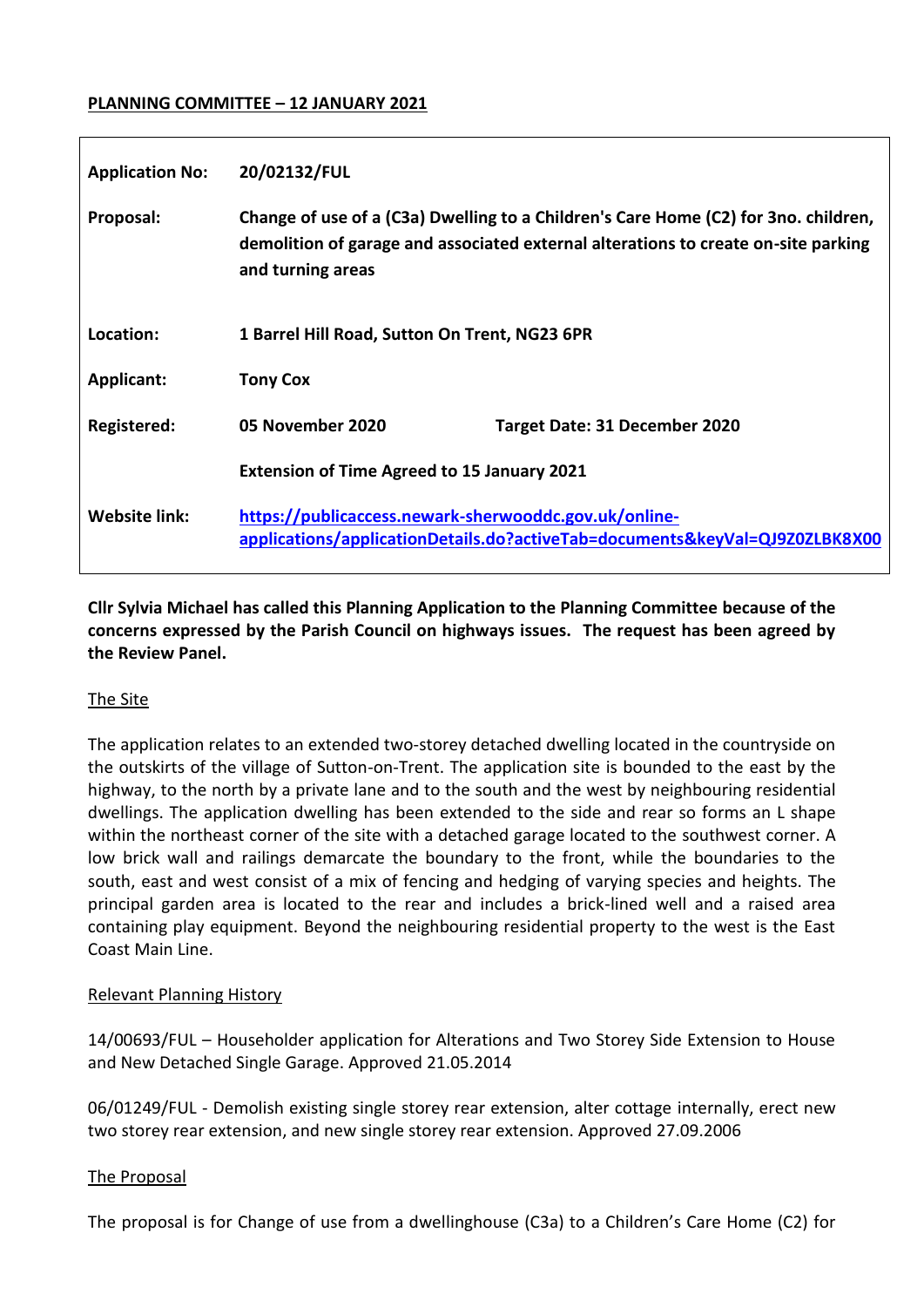up to 3 children. The supporting statement states that the ages of the children could be from 8 to 15 and it is aimed at creating a family, rather than an institutional environment, to help the young people prepare for the time when they will leave the home and establish their own independent lives.

Some external alterations would be required to create adequate parking and turning areas within the site, which comprise demolition of the existing garage, the provision of three side by side parking spaces to the rear of the property with turning facility (following the removal and capping over of a well) and two parking spaces provided at the front of the property. The latter two spaces would be served by the existing access point with a new 'exit' point created at the other end of the site frontage (following removal of part of the front boundary wall/railing). An area of approx. 70 sqm would be retained in the rear north-west corner of the site as grassed private amenity/garden area.

It is proposed that a maximum of 5 carers would work from the property, and other than staff changeover, it is unlikely that there would be more than 3 staff at the home at any one time, with two of those sleeping overnight on a 48-hour rota (1 changing each day). There would be no other professional workers, such as social workers, visiting the premises as the carers would provide for all these needs. The children would attend the local high school but home schooling may be used in the initial stages whilst the children settle in (usually for approx. 4/5 weeks). The following table has been produced to illustrate typical weekly movements.

| Activity                                                                                     | Sunday         | Monday         | Tuesday | Wednesday      | Thursday | Friday | Saturday |
|----------------------------------------------------------------------------------------------|----------------|----------------|---------|----------------|----------|--------|----------|
| 48-hour care worker<br>arriving and leaving for<br>2-day shift (residential<br>care workers) | $\overline{2}$ | $\overline{2}$ | 2       | $\overline{2}$ | 2        | 2      | 2        |
| Manager                                                                                      |                | 2              | 2       | 2              | 2        | 2      |          |
| 2 Primary Care workers<br>arriving and leaving each<br>day                                   |                | 4              | 4       | 4              | 4        | 4      |          |
| School run                                                                                   |                | 2              | 2       | 2              | 2        | 2      |          |
| Social/recreational visits                                                                   | 4              |                |         |                |          |        | 4        |
| <b>Total Movements</b><br>(in and out)                                                       | 6              | 10             | 10      | 10             | 10       | 10     | 6        |

**Figure 1 Table extracted from Revised Supporting Statement**

Class C has not been affected by the 1 September 2020 changes to the Use Classes. Relevant permitted development rights apply, although any permitted change to a state-funded school or registered nursery would be subject to prior approval.

# Revised plans

Revisions have been made to the application as submitted in order to provide adequate parking and turning areas within the site. For the avoidance of doubt, the assessment outlined below is based on the following plans and supporting documents:

#### REVISED PARKING LAYOUT AND SWEPT PATH ANALYSIS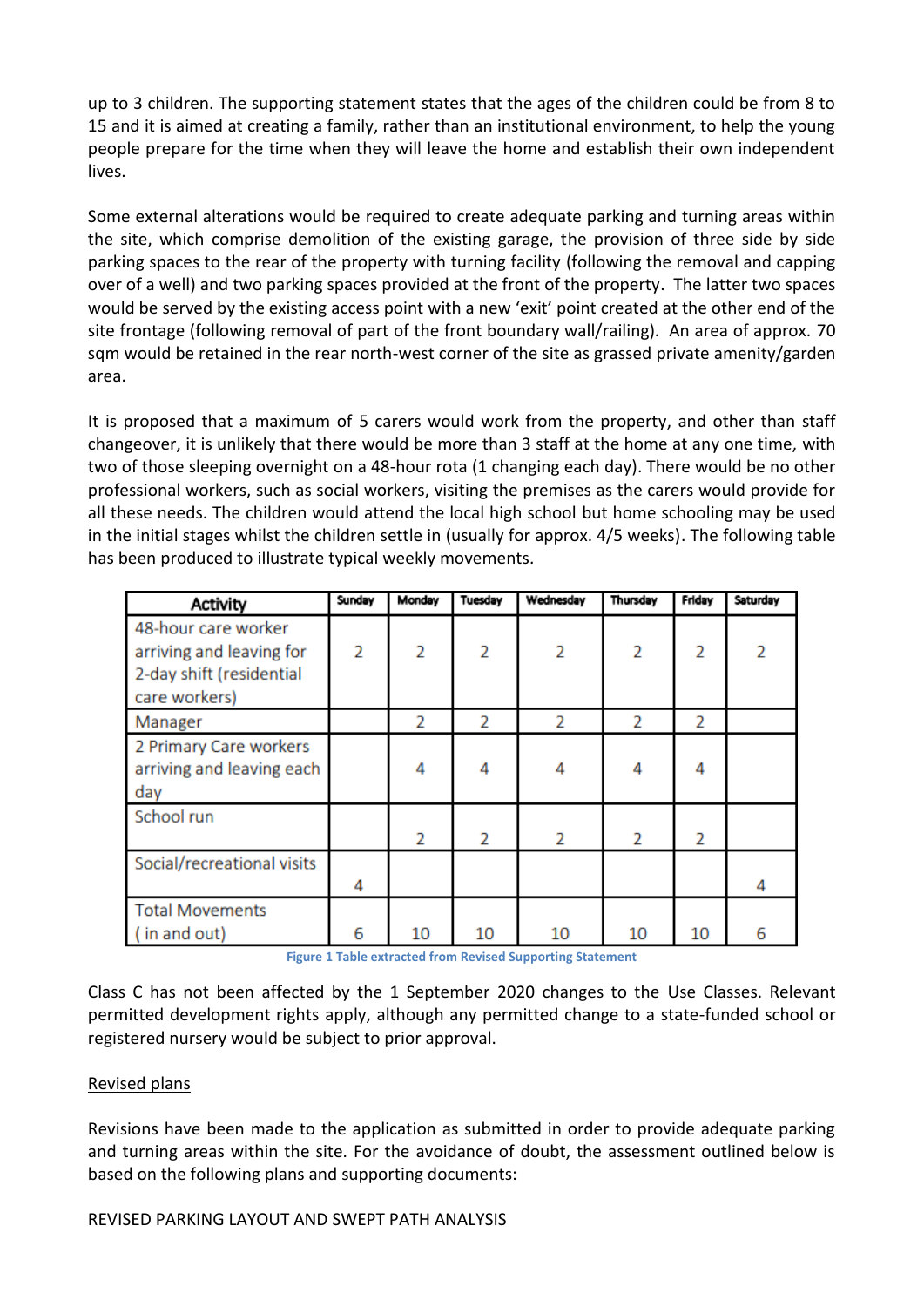# REVISED SUPPORTING STATEMENT HOUSE PLANS, GROUND AND FIRST FLOORS

### Departure/Public Advertisement Procedure

Occupiers of 3 properties have been individually notified by letter. A site notice has also been displayed near to the site.

### **Planning Policy Framework**

### **The Development Plan**

### **Newark and Sherwood Amended Core Strategy DPD (adopted March 2019)**

Spatial Policy 1 – Settlement Hierarchy Spatial Policy 2 – Spatial Distribution of Growth Spatial Policy 3 – Rural Areas Spatial Policy 7 – Sustainable Transport Spatial Policy 8 – Protecting and Promoting Leisure and Community Facilities Core Policy 9 – Sustainable Design

### **Allocations & Development Management DPD**

Policy DM5 – Design Policy DM8 – Development in the Open Countryside Policy DM12 – Presumption in Favour of Sustainable Development

#### **Other Material Planning Considerations**

- National Planning Policy Framework 2019
- Planning Practice Guidance
- Town and Country Planning (Use Classes) Order 1987, as amended.
- Town and Country Planning (General Permitted Development) (England) Order 2015, as amended

#### Consultations

# **Sutton on Trent Parish Council – Object**

- The creation of 5 parking spaces in considered inappropriate for the scale and location of the property and will have an overbearing consequence on both the property and that of surrounding neighbours
- The creation of additional car parking spaces will remove the majority of the rear garden which is already minimal. This seems at odds to the nature of the environment for a care facility and to providing the facilities referenced in the supporting statement for its occupants. The external areas will be little other than parking or turning. We question the safety of children freely roaming, and safety in general of having such a large volume of parking and turning in such a small external area and on to a single track road
- Concern as to the number of vehicle movements, time of movements and impact on residential neighbouring properties and highways. The latter, being a single track road,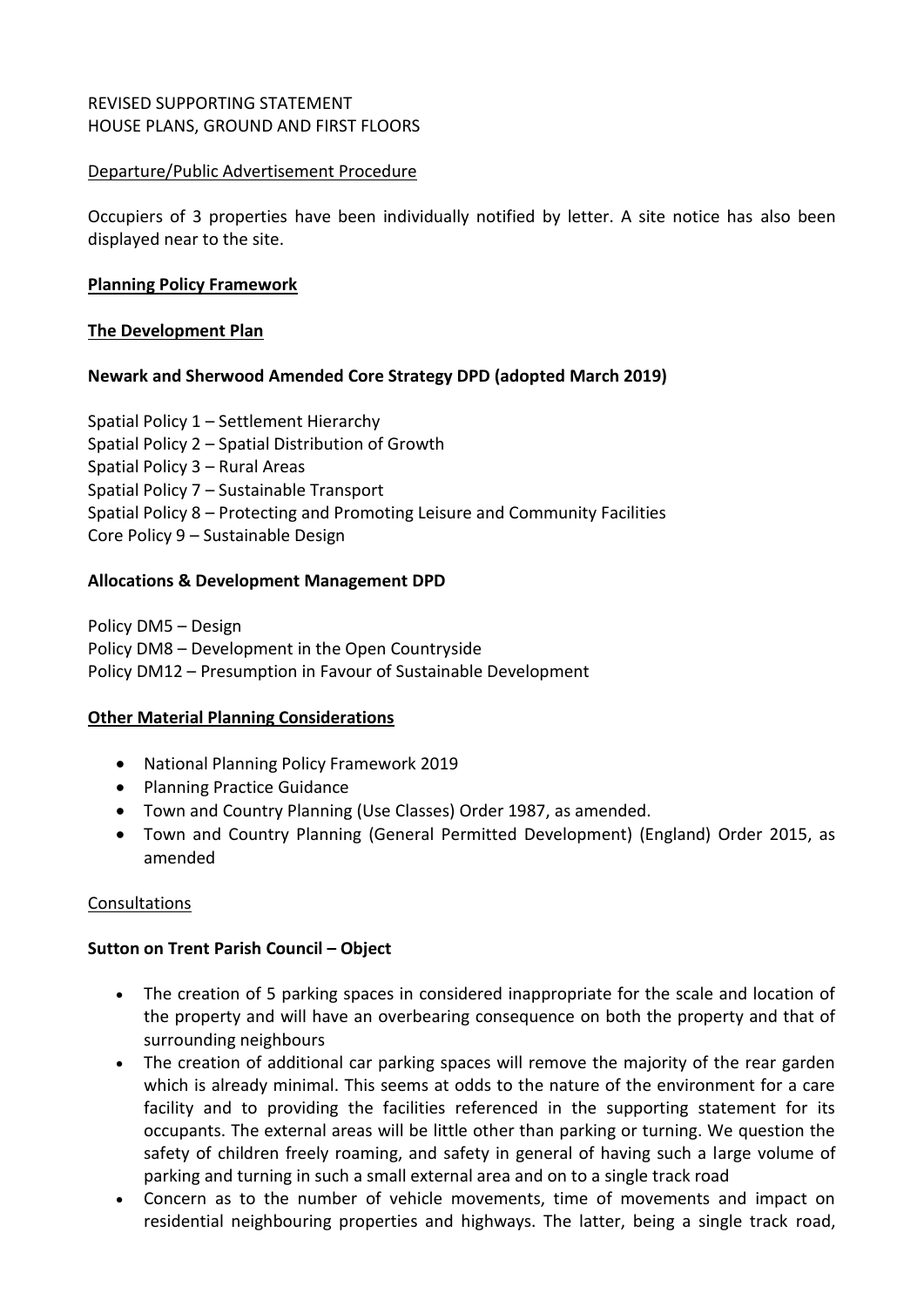considered inappropriate for a commercial venture. The points raised by NCC Highways in their original objection do not appear to have been addressed.

- The supporting statement references no material changes needed to the property to facilitate the application. To deliver the parking spaces as drawn requires the removal of an attractive feature front wall and a rear garage. The rear turning circle will also require the removal of a well. Removal of the front wall, being a stand out feature of the property, is in particular considered inappropriate. We consider its removal will have a negative impact on the visual aspect of the property and that of the surrounding area.
- The Title Plan/ownership for the property appears to be at odds with the plans and boundaries shown on the planning application. The front parking spaces appearing to be shown on land outside of the property ownership.
- Concern as to the ability of the Fire Service to operate in this location on a single track road.
- As a general comment we consider the scale and location of the property as wholly inappropriate for the proposed change of use and occupancy levels.

# **NCC Highways Authority 14.12.2020 –**

The applicant has submitted a plan showing a revised parking layout and swept path analyses – Plan number 1BKRaK1 05 MODEL(1) which is now acceptable as the three vehicles parked to the rear of the site have space to manoeuvre to enter and leave in a forward gear. The two spaces to the front have an in/out arrangement and nothing over 600mm is within the splays provided. The Highway Authority has no further objection to the proposal.

Initial comments received on 14.11.2020 highlighted concerns regarding on-site parking provision for staff. Further clarification was sought from the applicant who provided a Block Plan showing 6no. spaces, 3no. along the driveway to the front and 3no. next to the garage to the rear. Highways and planning officers raised concerns regarding this arrangement, which lead to further revisions and the revised parking layout and swept path analyses referred to above (see 'Highway Safety' section of report for further details).

# **NSDC, Environmental Health –**

Consultation in relation to noise nuisance and food safety.

I refer to the above application and support the proposals.

I would be obliged if the application is approved the following is put in the informatives:

The care home will need to register the proposed food business with this Authority not less than 28 days before the business commences its operations. The following link directs you to an online form https://www.gov.uk/food-business-registration

# **5no. local residents/interested parties have commented in objection to the proposal, representations can be summarised as follows:**

- Concerns about increase in traffic and risk of collisions down this narrow country lane which has no dedicated footpath and is frequently used by pedestrians, cyclists and horse riders
- Concerns about cars parked on the lane blocking access for emergency vehicles and other large vehicles such as those that come to empty septic tanks, deliver oil and service the railway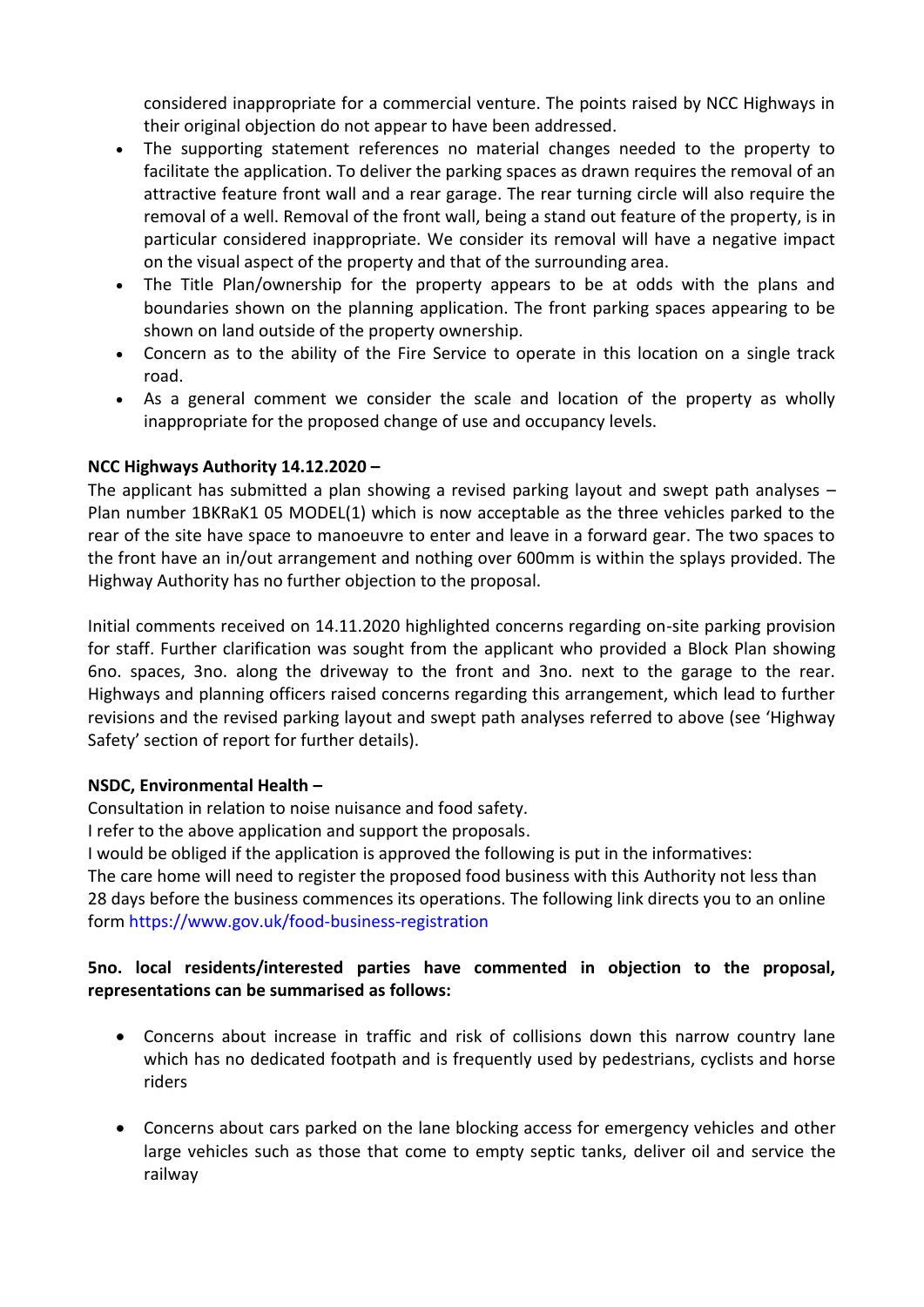- Concerns about vehicles driving up to the dead-end to turn around, restricting access and causing disturbance
- Is there enough space on site to provide parking for staff and visitors and turning areas so cars do not have to reverse onto or park on the road?
- The new proposed parking layout would result in external alterations contrary to the original application and result in health and safety issues
- Concerns about loss of garden space to parking, the well in the garden would have to be filled
- Is the property a 4-bedroom house or a 5-bedroom house? Where would the 3 children and 2 carers sleep?
- Location close to an unmanned railway line is not ideal for children, concerns about safety
- There would be one carer per child, which suggests the issues of the young people are more complicated than stated on the application.
- The garden area is too small for the property and the children
- Concerns about noise/disturbance and headlights shining into neighbouring properties from vehicles manoeuvring particularly during shift changes which could take place early morning or late evening
- Concerns about overlooking/loss of privacy due to 24/7 operation and close proximity to neighbouring properties
- Change of use has already affected the sale of our property with buyers pulling out due to concerns about traffic and lack of access for emergency services and disruption to the lifestyle they anticipated
- Proposal will have a negative impact on existing residents' quality of life and ability to work
- Residents not comfortable sharing personal details with the company and/or staff

# **1no. local resident has commented in support of the proposal, representation can be summarised as follows:**

- Local community would welcome the children
- Overflow parking space could be provided at my property
- Would support the provision of welcome packages for the children

#### Comments of the Business Manager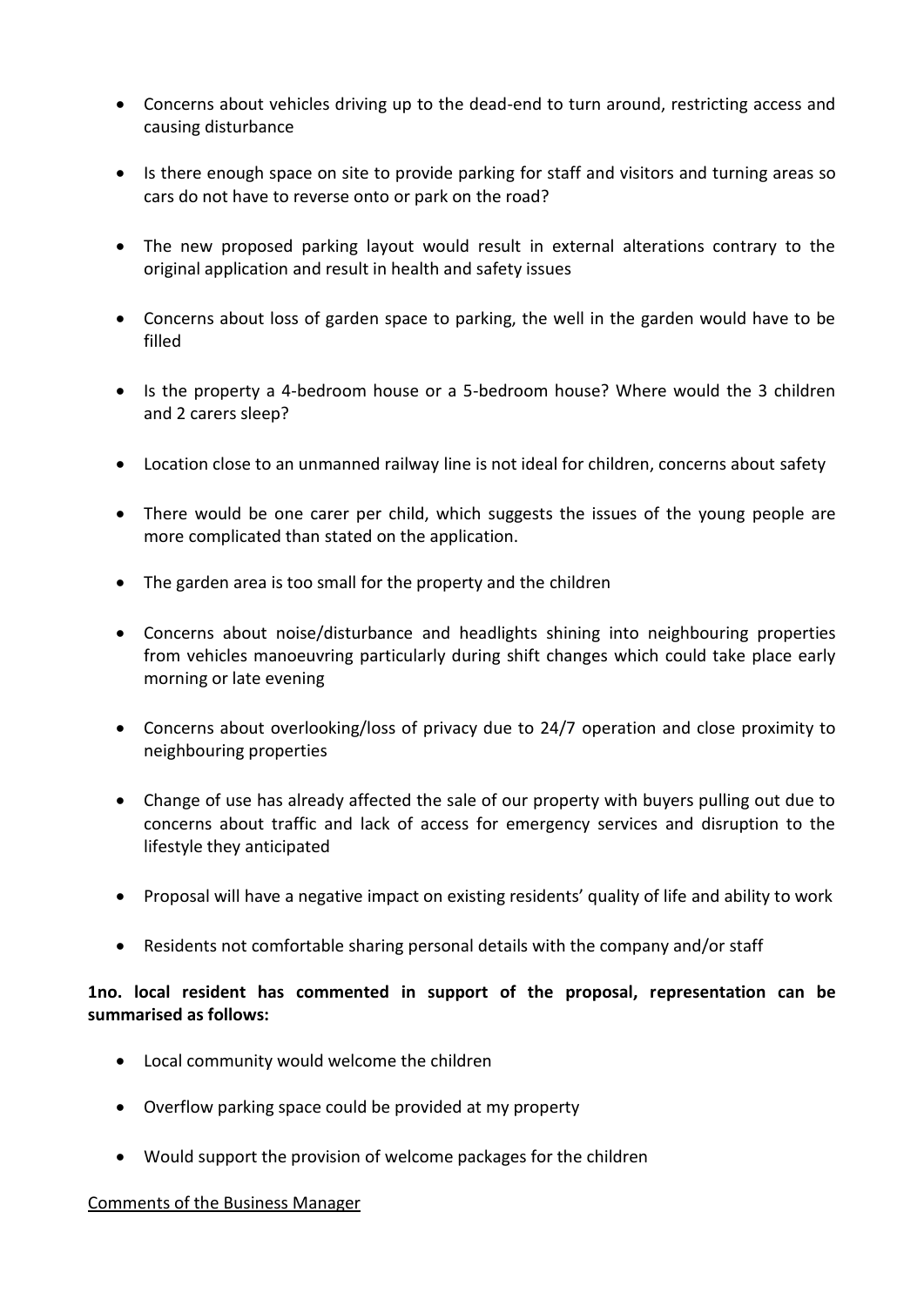#### *Principle of development*

The property lies within an open countryside location and beyond the defined settlement boundary for Sutton on Trent. It is currently used as a residential dwelling and there is no planning history to the contrary. The proposed change of use of an existing dwelling to a care facility in a rural location does not comfortably fit within any particular policy. Policy DM8 of the Allocations & Development Management DPD supports small-scale employment development where it can be demonstrated that a need for a particular location exists. The same policy goes on to state that community uses in the countryside will be supported on sites in close proximity to settlements and proposals will be required to demonstrate they meet the needs of communities and in particular any deficiencies in current provision. The property is on the edge of the settlement of Sutton on Trent which is defined as a Principal Village. Whilst the proposal would provide a facility for children who need care it could not strictly be referred to as a community facility given it would be in private ownership. Notwithstanding this, the company 'Esland Care' has specifically identified this property as suitable for use as a small, specialist children's home, which indicates there is a need for this type of accommodation in the area. Therefore, weight could be attributed to the proposal on this basis.

The principle of the development is therefore considered acceptable subject to the detailed considerations outlined in the assessment below.

### *Impact on the open countryside*

The NPPF states that good design is a key aspect of sustainable development and new development should be visually attractive. Core Policy 9 states that new development should achieve a high standard of sustainable design that is of an appropriate form and scale to its context complementing the existing built and landscape environments. Policy DM5 of the DPD states that local distinctiveness should be reflected in the scale, form, mass, layout, design and materials in new development.

No physical alterations are proposed to the external appearance of the building itself. A revised proposed parking layout has been provided which details that up to five vehicles could be parked within the site, with sufficient space to manoeuvre allowing vehicles to enter and leave the site in a forward gear. The existing garage would need to be demolished and part of the rear garden repurposed to provide spaces 1-3, while spaces 4-5 would be sited to the front of the property, where an in/out arrangement would be created. There is sufficient space to the front of the property for the proposed parking spaces 4-5 and the area of landscaping shown to provide a softer boundary to the front, albeit this planting must be limited to no higher than 600mm to allow for visibility splays. The proposed turning area to the rear of the property currently comprises of a patio and an area of garden laid to lawn including a brick lined well. Whilst this well is historic; a pump ("P") is marked on the 1887 historic map in the approximate position; the Council's Senior Conservation Officer has confirmed that it does not have any significance and they would have no objection to it being capped off, which is not in itself something that requires planning permission. Given these alterations would be sited to the rear of the property, and the only alteration to the front of the property would be the creation of two parking spaces and formation of a new "exit" access, it is considered that on balance, the proposed change of use and the associated external alterations to facilitate it would not have an unacceptably harmful impact on the rural character and appearance of the immediate locality and wider open countryside.

*Highway safety*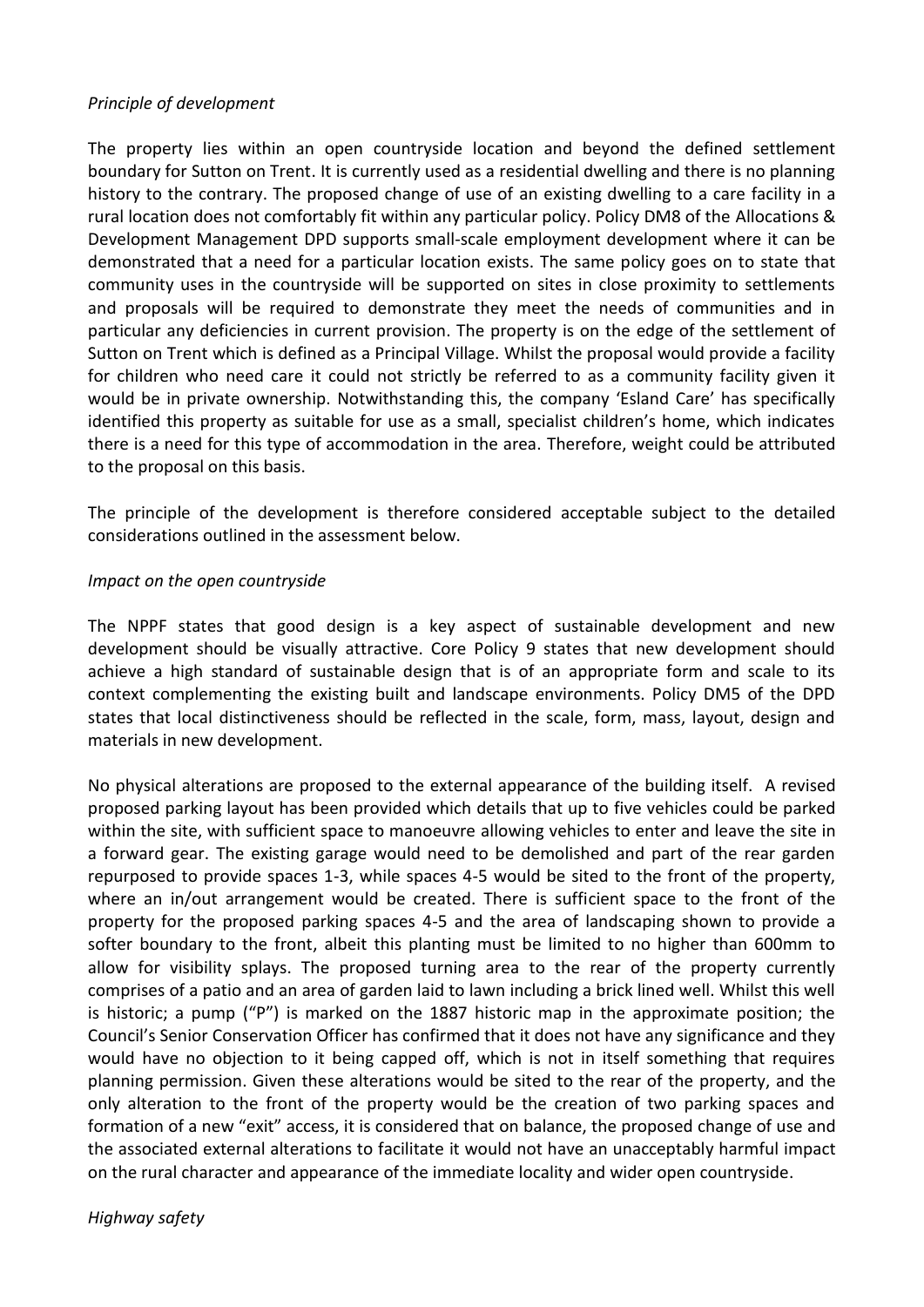Spatial Policy 7 of the Core Strategy seeks to ensure that vehicular traffic generated does not create parking or traffic problems. Policy DM5 of the DPD requires the provision of safe access to new development and appropriate parking provision.

A revised proposed parking layout has been provided which details that up to five vehicles could be parked within the site, with sufficient space to manoeuvre allowing vehicles to enter and leave the site in a forward gear. Nottinghamshire County Council Highway Authority has considered the revised proposed parking layout and swept path analyses and raised no objection to the proposal.

The Parish Council and local residents' comments and concerns regarding highway safety have been noted. It is understood that cars belonging to the current owner/occupiers of the property have been parked to the front of the property both within the site, i.e. where spaces 4-5 are proposed, and on the highway. It is also understood that cars belonging to neighbours are sometimes parked on the highway. Whilst there is sufficient space for at least four cars to be parked on site currently, the layout does not provide any turning space, so when multiple vehicles are parked on the driveway, there is a tandem arrangement which means one has to move to let another out. Therefore, occasionally, it has been more convenient for the current owner/occupiers to park their vehicles on the road. The revised proposed parking layout would enable each vehicle to enter and leave the site in a forward gear, without another vehicle having to be moved out of the way. Consequently, subject to a condition requiring the parking layout to be provided prior to occupation, it is not considered that the proposal would result in highway safety concerns and would accord with the relevant requirements of Spatial Policy 7.

In terms of the number and frequency of vehicle movements associated with the proposed change of use. The Revised Supporting Statement indicates there would be a maximum of 10 vehicle movements per day, reduced from 12 due to overnight care workers being on 48-hour shifts instead of 24-hour shifts, with one changing each day. This level of activity is not expected to materially increase the amount of vehicular traffic along Barrel Hill Road nor result in an increased risk of collisions.

# *Residential amenity*

The NPPF seeks to secure high quality design and a high standard of amenity for all existing and future occupants of land and buildings. Policy DM5 of the DPD states that development proposals should ensure no unacceptable reduction in amenity including overbearing impacts and loss of privacy upon neighbouring development.

To the south of the application property is the neighbouring detached property at No. 2 Barrel Hill Road and to the west is the neighbouring detached property at No. 3 Barrel Hill Road, which is accessed via the private access lane to the north. Separation distances measure approximately 6.5 metres to the south and approximately 7.0 metres to the west. The three properties are located relatively close to one another and, as such, the proposal has the potential to affect the amenities of neighbouring residents. Residents of both neighbouring properties have commented in objection to the application and raised concerns regarding noise and disturbance, overlooking and loss of privacy, and other matters summarised under 'Consultations' above. A key concern is the potential for the proposed change of use to increase the number and frequency of vehicle movements and this to cause noise and disturbance to neighbouring residents. Whilst the proposed change of use may result in an increase in vehicle movements, it is not considered this would be significantly more than what could reasonably be associated with a dwelling of this size,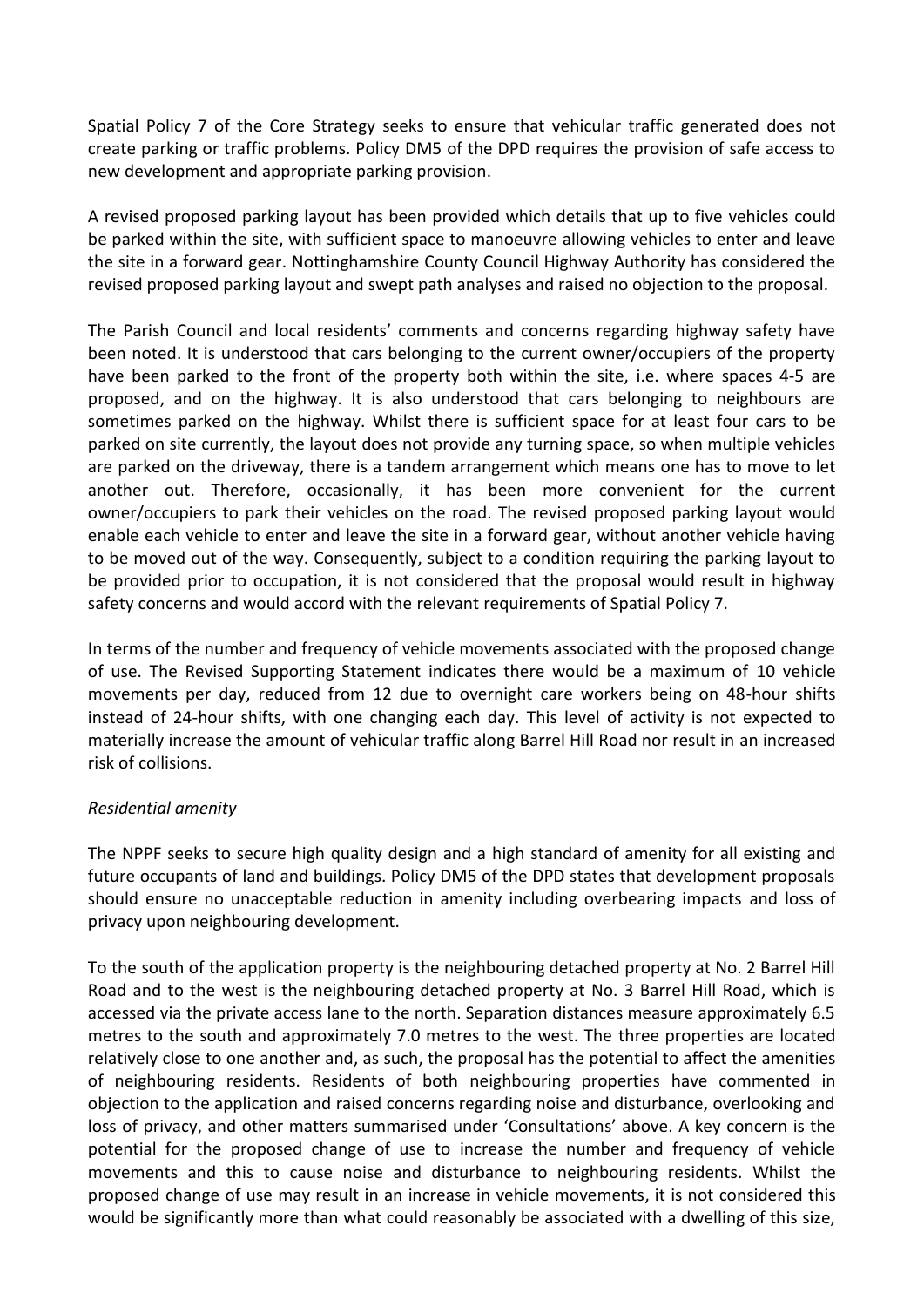where a number of residents, depending on age, could own and drive cars resulting in multiple movements at various times of day and night. Therefore, notwithstanding the relatively close proximity of the neighbouring properties, it would be unreasonable to refuse planning permission on these grounds.

In the Revised Supporting Statement submitted in support of the application, the property is described as a 4 bedroom property, although it has previously been described as a 5 bedroom property. While there are only 4 bedrooms to the first floor of the property, there is a ground floor dining room that could be repurposed as a bedroom if required. It is understood that the 3 children would each have a bedroom, while the 2 overnight carers may share or work on a shift basis with one sleeping while the other one stays awake to provide care if required. This is similar to sleeping arrangements associated with a traditional family home and unlikely to result in any adverse impacts on the amenities of neighbouring residents. The number of residents cared for at the property would be controlled by the description of the proposal and any proposed increase in numbers in the future would require the express permission of the local planning authority. Concerns regarding overlooking/loss of privacy have been noted, however, with no changes likely to the existing internal layout of the property and no insertion of any additional external openings, it is unlikely the proposed change of use would result in any increased reduction in privacy over and above the existing scenario.

Turning to the external private amenity space. Whilst it is regrettable that some of the existing garden space would be lost in order to provide adequate onsite parking and turning space, on balance, it is considered that a reasonable level of amenity space would remain for future residents of the property. The revised proposed parking layout indicates approximately 1.5 parking spaces would encroach into the existing garden area, which would result in the loss of approximately 20% of the existing raised area. This would leave approx. 70 sqm of what is arguably the most functional part of the existing garden area, which currently accommodates a three swing set/climbing frame, a large sized trampoline and a washing line. This would remain a functional space capable of accommodating play equipment of similar or smaller scale and/or an outdoor seating area and an outdoor drying space/washing line. The brick lined well already compromises the usability of the garden area proposed to be resurfaced and used as turning space; it currently sits in the centre of a small grassed area on the edge of an already hard surfaced patio area to the rear of the property. Although the turning area could not be formally identified as private amenity space, when not in use it could provide additional outdoor space for residents to use.

#### *Other Matters*

The comments from neighbouring residents are noted. Whilst the property is located close to the East Coast Main Line, it is not considered future residents would pose or be at any greater risk than a family with children of similar ages to those who would be cared for by this application proposal. As detailed above, it is not considered that the proposed change of use would result in any significant amenity concerns.

The comment regarding perceived impact on property sales/prices is noted; however, this is not a material planning consideration that can be given any weight in the consideration of this application.

A Class C2 use is defined as a use for the provision of residential accommodation and care to people in need of care. Class C2 also includes uses such as a hospital, nursing home, residential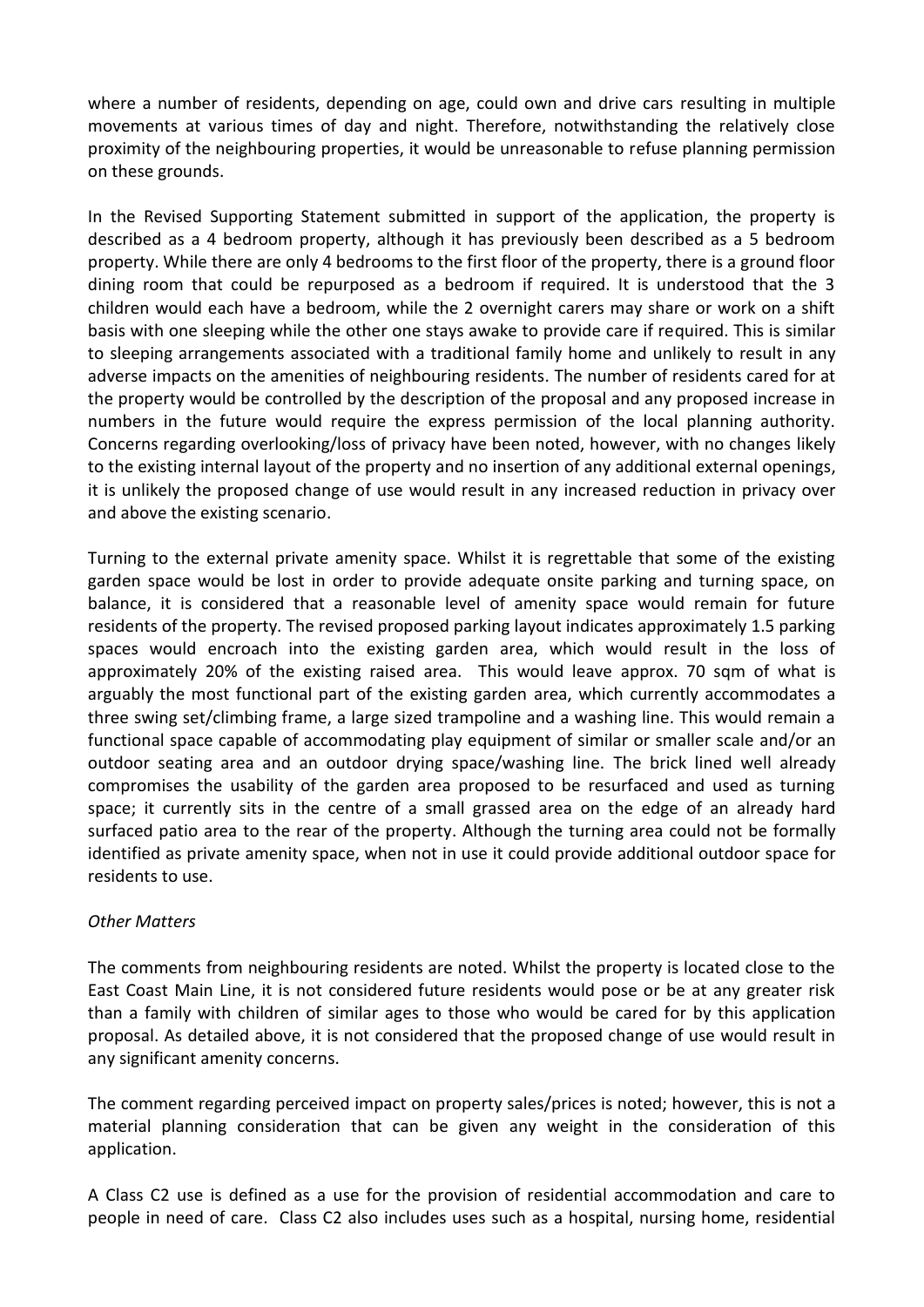school, college or training centre. Given the residential nature of the area, it is considered important to restrict the use of the application site to a care home use only and prevent any permitted change to any other use within this class (such as a hospital, school, college or training centre) without planning permission being first obtained. It is therefore considered appropriate to impose a suitably worded condition to this effect.

# *Conclusion*

The principle of the proposed residential home for up to 3 children, including elements of care, is considered to be acceptable. The proposed change of use would not result in any harm to the rural character or appearance of the site or wider area, highway safety, nor residential amenity. It is therefore considered that the proposal would meet with the relevant aims of the NPPF, Spatial Policy 8, Core Policy 9 of the Core Strategy and Policies, DM5, DM8 and DM12 of the Allocation and Development Management DPD. Accordingly, it is recommended that planning permission be granted.

#### **RECOMMENDATION**

**That planning permission is approved subject to the conditions and reasons shown below;**

#### **Conditions**

#### **01**

The development hereby permitted shall not begin later than three years from the date of this permission.

Reason: To comply with the requirements of Section 51 of the Planning and Compulsory Purchase Act 2004.

# **02**

The development hereby permitted shall not be carried out except in complete accordance with the following approved plans, reference

REVISED PARKING LAYOUT AND SWEPT PATH ANALYSIS REVISED SUPPORTING STATEMENT HOUSE PLANS, GROUND AND FIRST FLOORS

Reason: So as to define this permission.

# **03**

No part of the development hereby permitted shall be brought into use until the access driveway is constructed with provision to prevent the unregulated discharge of surface water from the driveway to the public highway in accordance with details first submitted to and approved in writing by the Local Planning Authority. The approved scheme to prevent the unregulated discharge of surface water to the public highway shall then be retained for the life of the development.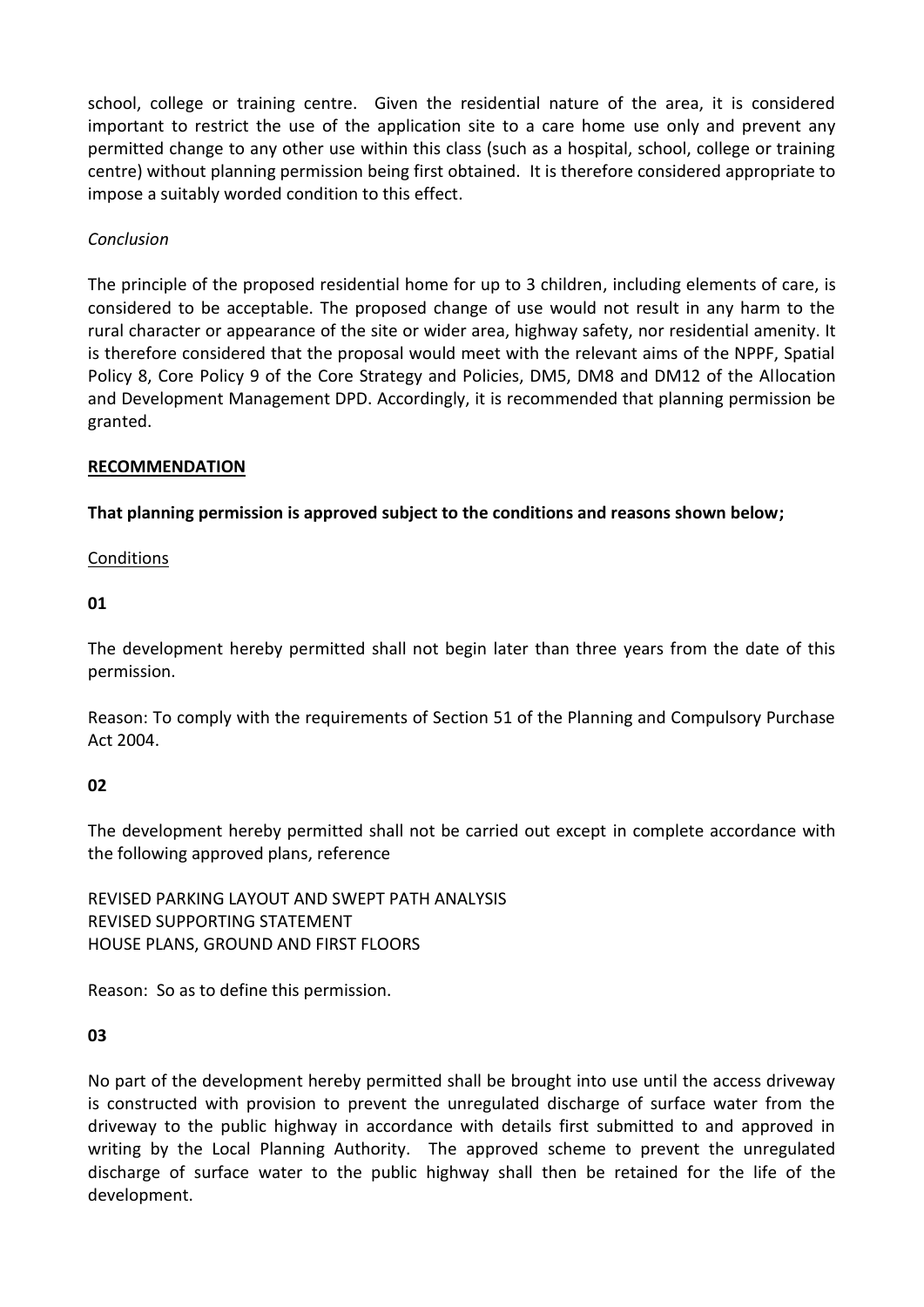Reason: To ensure surface water from the site is not deposited on the public highway causing danger to road users.

# **04**

No part of the development hereby permitted shall be brought into use until all drives and any parking or turning areas are surfaced in a hard-bound material (not loose gravel). The surfaced drives and any parking or turning areas shall then be maintained in such hard-bound material for the life of the development.

Reason: In the interests of highway safety

# **05**

Notwithstanding the provisions of Article 3 of the Town and Country Planning (Use Classes) Order 1987 and Schedule 2 of the Town and Country Planning (General Permitted Development) (England) Order 2015 (or any orders revoking or re-enacting these Orders) this permission shall only permit the use of the premise as a 'Children's Care Home for 3no. children' within Use Class C2.

Reason: To ensure that the use of the premises remains compatible with the character of the surrounding area and in the interests of residential amenity and highway safety.

### **Informatives**

# **01**

This application has been the subject of discussions during the application process to ensure that the proposal is acceptable. The District Planning Authority has accordingly worked positively and pro-actively, seeking solutions to problems arising in coming to its decision. This is fully in accord Town and Country Planning (Development Management Procedure) (England) Order 2015 (as amended).

# **02**

The applicant is advised that all planning permissions granted on or after the 1st December 2011 may be subject to the Community Infrastructure Levy (CIL). Full details of CIL are available on the Council's website at [www.newark-sherwooddc.gov.uk/cil/](http://www.newark-sherwooddc.gov.uk/cil/)

The proposed development has been assessed and it is the Council's view that CIL is not payable on the development given that there is no net additional increase of floorspace as a result of the development.

# **03**

The care home will need to register the proposed food business with this Authority not less than 28 days before the business commences its operations. The following link directs you to an online form https://www.gov.uk/food-business-registration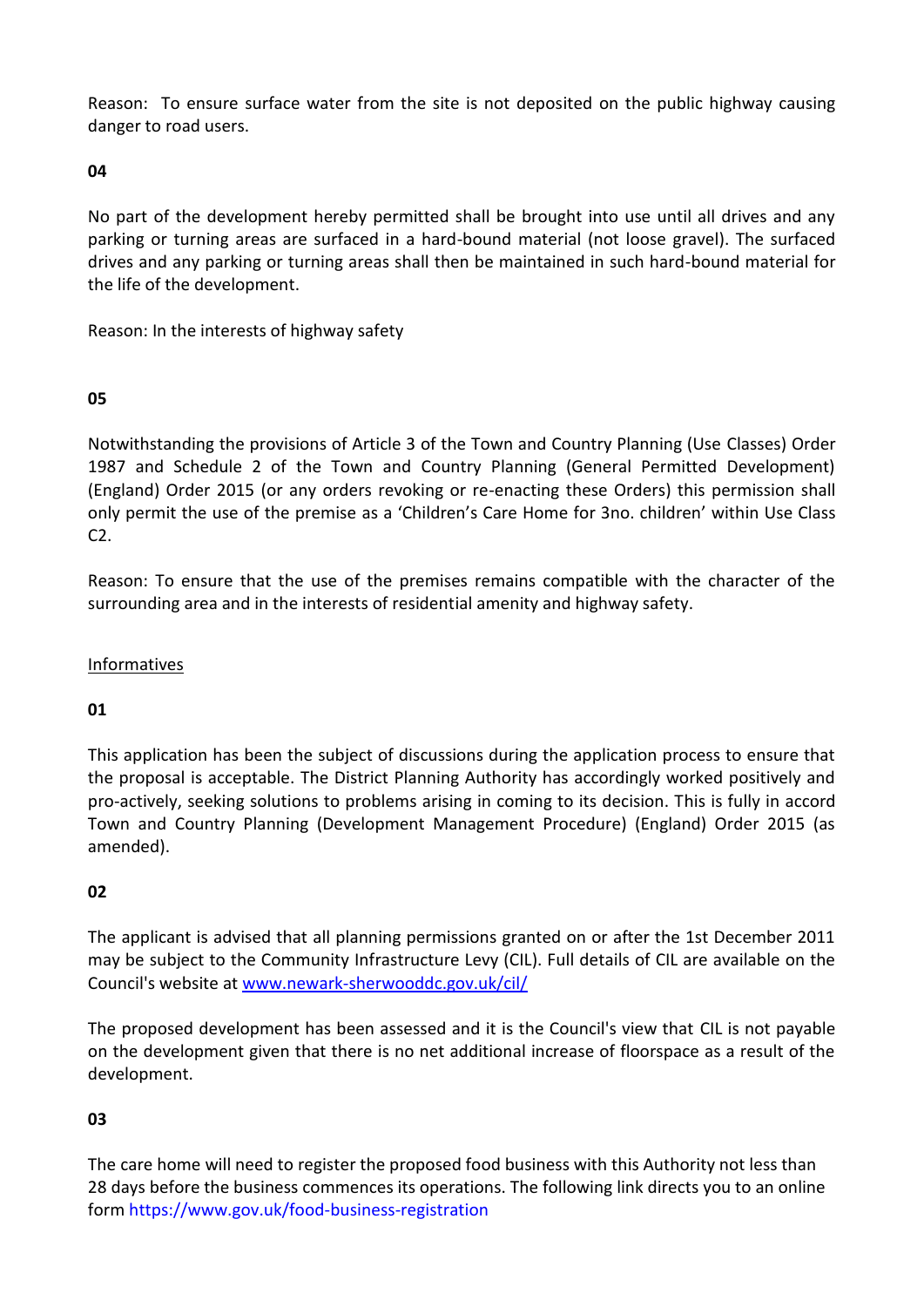### BACKGROUND PAPERS

Application case file.

For further information, please contact Amy Davies on ext 5851.

All submission documents relating to this planning application can be found on the following websit[e www.newark-sherwooddc.gov.uk.](http://www.newark-sherwooddc.gov.uk/)

**Lisa Hughes Business Manager – Planning Development**